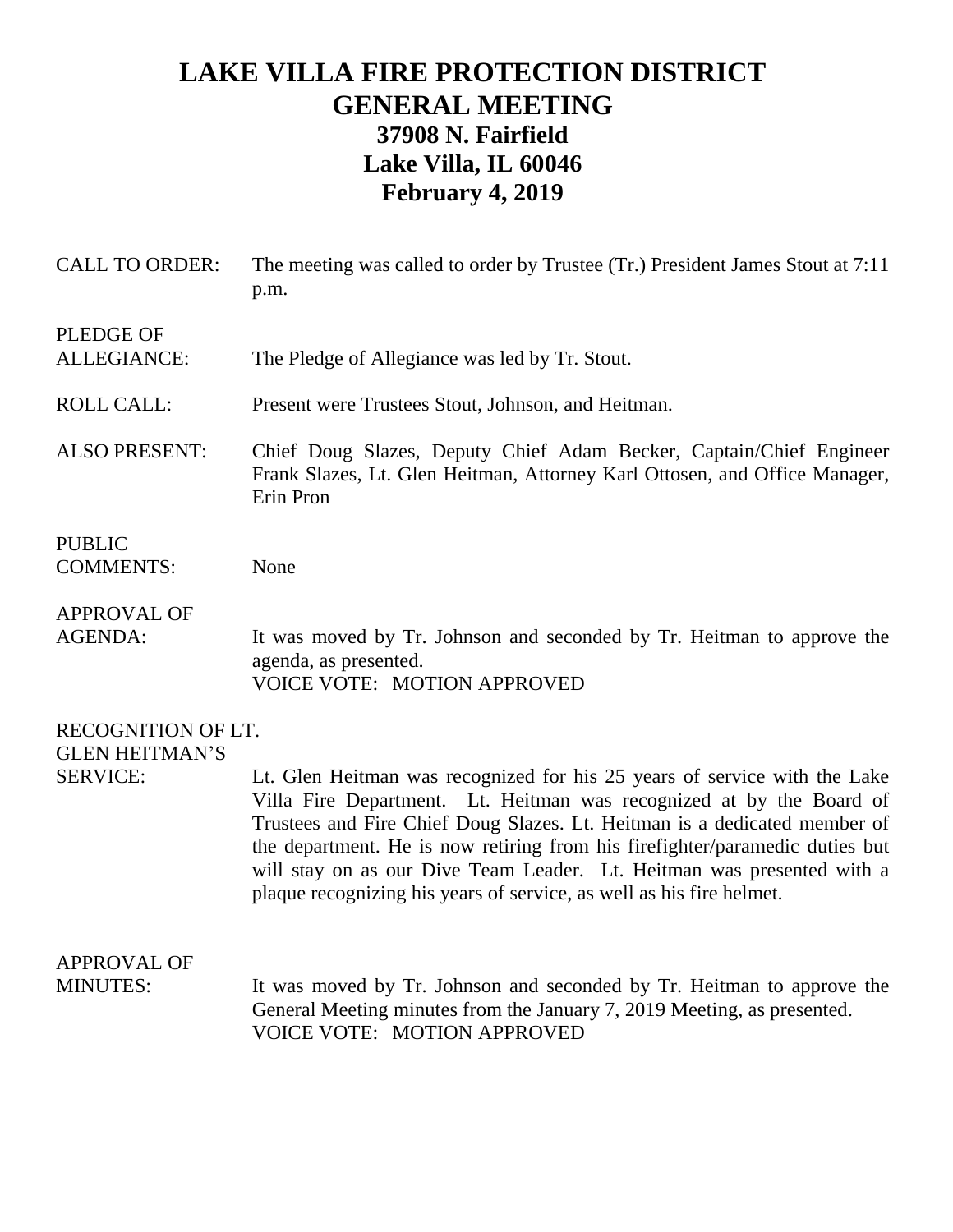## TREASURER'S REPORT

| Approval:                                             | Tr. Heitman read the Treasurer's report from December 31, 2018 with total<br>assets of \$11,146,274.43. It was moved by Tr. Johnson and seconded by Tr.<br>Stout to approve the Treasurer's report as presented.<br><b>ROLL CALL VOTE:</b><br>AYES:<br>Stout, Heitman, and Johnson<br>NAYS:<br>None<br>ABSENT:<br>None<br><b>ABSTAIN:</b> None<br><b>MOTION APPROVED</b> |
|-------------------------------------------------------|--------------------------------------------------------------------------------------------------------------------------------------------------------------------------------------------------------------------------------------------------------------------------------------------------------------------------------------------------------------------------|
| Investments/                                          |                                                                                                                                                                                                                                                                                                                                                                          |
| Accounts:                                             | Tr. Heitman reviewed the District's investments. Tr. Heitman advised the<br>Board regarding CDs that expired in December. The CDs were renewed as<br>follows: North Shore Corporate CD for 6 months at .85% and two CDs at<br>State Bank of the Lakes for 12 months at 1.8%.                                                                                             |
| Payment of Bills:                                     | It was moved by Tr. Johnson and seconded by Tr. Stout to approve the<br>February bills to be paid in the amount of \$879,785.35.<br><b>ROLL CALL VOTE:</b><br>AYES:<br>Stout, Heitman, Johnson<br>NAYS:<br>None<br><b>ABSENT:</b><br>Johnson<br><b>ABSTAIN:</b> None<br><b>MOTION APPROVED</b>                                                                           |
| <b>OLD BUSINESS</b>                                   |                                                                                                                                                                                                                                                                                                                                                                          |
| <b>Station 2 Renovation:</b>                          | Chief Slazes informed the Board about the latest Construction Meeting and<br>the current status of the renovation.                                                                                                                                                                                                                                                       |
| <b>NEW BUSINESS</b>                                   |                                                                                                                                                                                                                                                                                                                                                                          |
| 2019/2020 Budget:                                     | The Board was advised that this is in the beginning stages.                                                                                                                                                                                                                                                                                                              |
| <b>IDOT</b> Pre-Emption<br>Lights for<br>45/Sand Lake |                                                                                                                                                                                                                                                                                                                                                                          |
| Letter of Intent:                                     | It was moved by Tr. Johnson and seconded by Tr. Heitman to authorize Jim<br>Stout to sign the Letter of Intent from the Illinois Department of<br>Transportation, as presented.<br><b>ROLL CALL VOTE:</b><br>AYES:<br>Stout, Heitman, Johnson<br>NAYS:<br>None<br><b>ABSENT:</b><br>Johnson<br><b>ABSTAIN:</b> None<br><b>MOTION APPROVED</b>                            |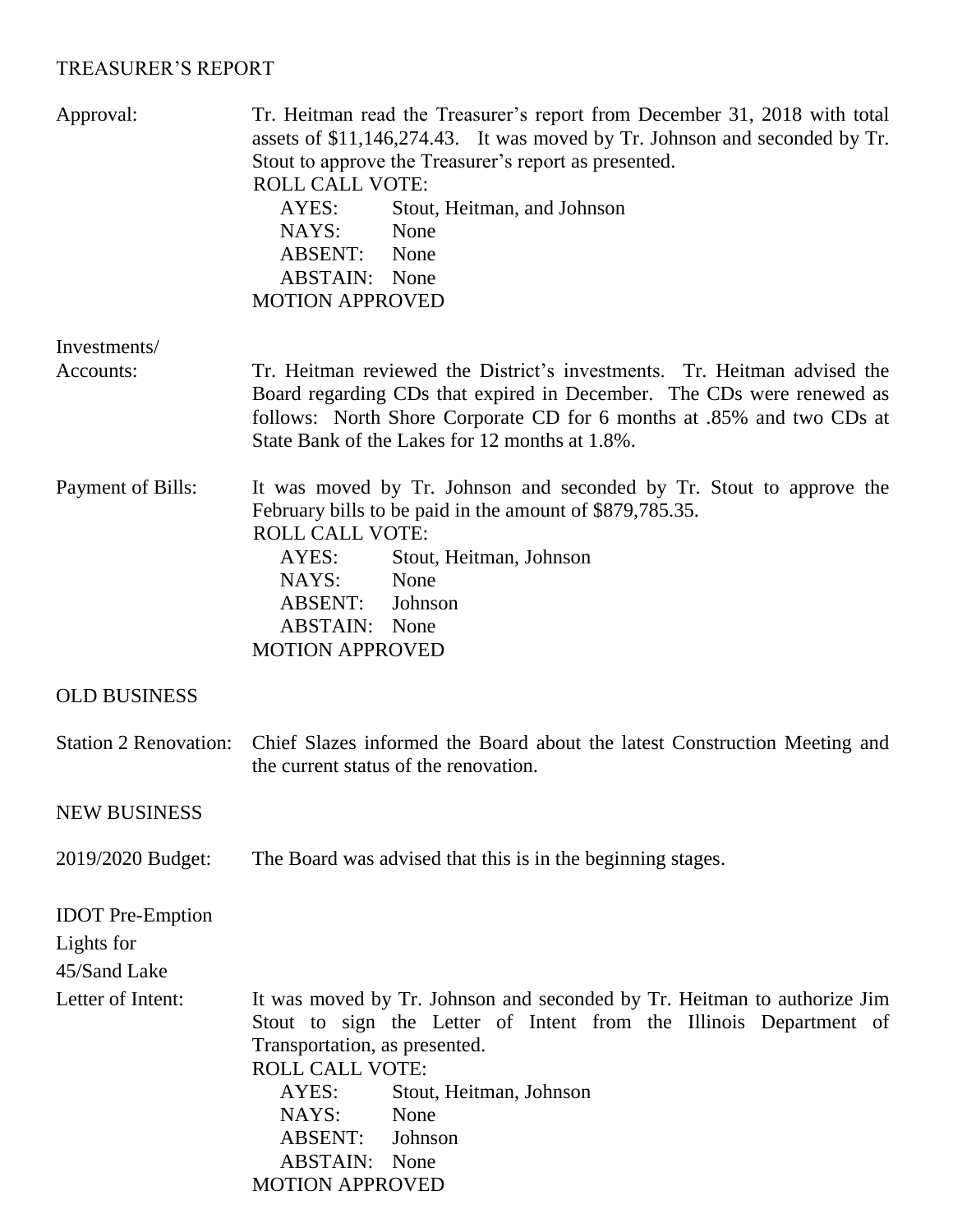| <b>Battalion Chief</b>          |                                                                                                                                                                                                                                                                               |
|---------------------------------|-------------------------------------------------------------------------------------------------------------------------------------------------------------------------------------------------------------------------------------------------------------------------------|
| Testing and Hiring              |                                                                                                                                                                                                                                                                               |
| Process:                        | <b>Tabled for Closed Session</b>                                                                                                                                                                                                                                              |
| <b>Commission Rules:</b>        | Tabled for Closed Session.                                                                                                                                                                                                                                                    |
| <b>Amendment of Board</b>       |                                                                                                                                                                                                                                                                               |
| <b>Policy Manual (Battalion</b> |                                                                                                                                                                                                                                                                               |
| Chief job description):         | The Board reviewed the Battalion Chief job description presented. Tabled<br>for Closed Session.                                                                                                                                                                               |
| REPORTS FROM ADMINISTRATION     |                                                                                                                                                                                                                                                                               |
| Chief's Report:                 | Chief Doug Slazes stated that the Firefighter/Paramedics had 296 total calls<br>for the month of January with 17 mutual aid calls. There was one vehicle fire<br>and 12 motor vehicle crashes.                                                                                |
|                                 | Chief Slazes informed the Board regarding the ISO rating. The LVFPD<br>current ISO rating is now 03/10.                                                                                                                                                                       |
|                                 | Chief Slazes explained that they are looking into using a company called<br>Lexipol to help with a standard operating policy and procedure manual. This<br>would be paid for by the IPRF Grant money with funds still left over.                                              |
|                                 | The Patient Care software was migrated to ESO Solutions on January 31 <sup>st</sup> and<br>everything is going well.                                                                                                                                                          |
|                                 | Chief Doug Slazes let the Board know of other activities, meetings, and events<br>the Department has attended.                                                                                                                                                                |
| <b>Station/Maintenance</b>      |                                                                                                                                                                                                                                                                               |
| Report:                         | Captain Frank Slazes reported on station and vehicle maintenance over the<br>month of December.                                                                                                                                                                               |
|                                 | The HVAC system was serviced at Station 4 again.                                                                                                                                                                                                                              |
|                                 | There was an ice dive training on February $2nd$ .                                                                                                                                                                                                                            |
| <b>Attorney Report:</b>         | Attorney Ottosen advised the Board of new laws regarding military pay when<br>called to reserve or active duty. Attorney Ottosen reported to the Board about<br>the heads up from Andres Medical Billing regarding reporting criteria from<br>Medicare. No action needed now. |
| <b>Trustees Report:</b>         | Trustee Stout discussed the NIAFPD Conference that the Trustees attended.                                                                                                                                                                                                     |